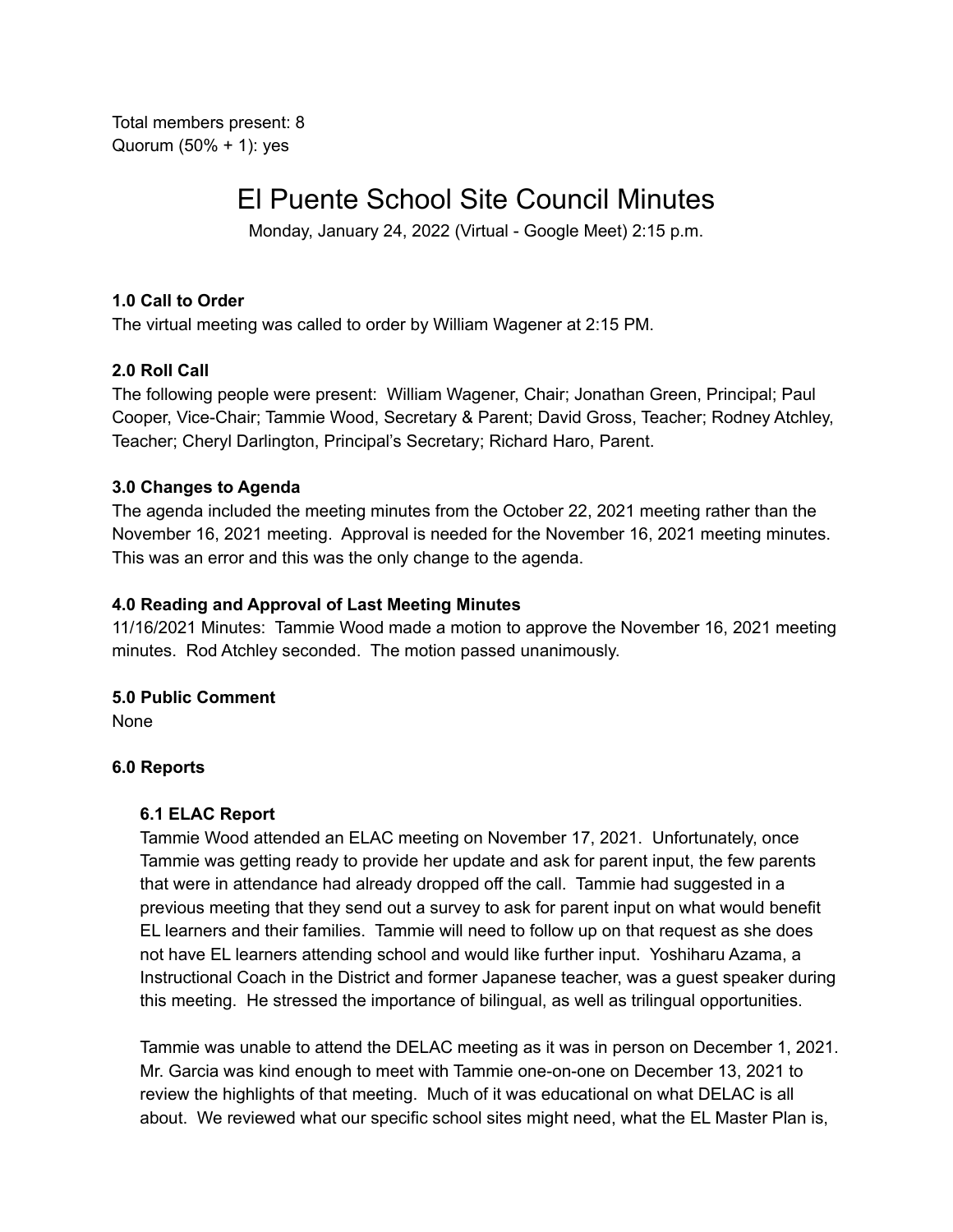and reviewed EL performance metrics. There was some concern about the District and State's reclassification rates. There are 200,000 EL students that are considered long-term English Learners (6+ years). Tammie informed Mr. Garcia that El Puente staff has stressed the importance of having a dedicated EL Specialist instead of having a shared staff member with Mt. Toro and Carr Lake.

Principal Green stated that the reclassification rates for El Puente are a bit more complicated as the students who arrive at El Puente are already struggling. It's really not a fair comparison, but we continually work on improvements. He also mentioned that the ELPAC proficiencies are the best we've seen year over year. We have improved 25% over 11% the previous school year.

The next ELAC meeting will be on Wednesday, January 26, 2022. The next DELAC meeting will be held on Wednesday, February 2, 2022.

## **6.2 Student Report**

None

## **6.3 Parent Report**

None; however, Tammie Wood and Principal Green will be getting out a Parent Newsletter soon.

# **6.4 Staff Report**

Cheryl Darlington mentioned that we have hired a new Social Worker so that all positions except for the new EL Clerk have been filled. She is very excited!

Rod Atchley is happy with how easy it has become to fill out necessary PO's and mentioned that more equipment has been provided to the classrooms. He is looking for ways to better serve students with 3rd & 4th grade reading levels. It is helping that they are reading in MYON 20 minutes per day, but would like to go beyond that.

David Gross says that the new Community Liaison is a great staff addition. He can't believe how quick the turnaround has been in regards to requests.

William Wagener commented on how great the new Attendance Clerk has been. She is quick, thorough, and very professional. Additionally, he is very pleased with the WASC report. From the content to the font, it is nicely presented.

# **6.5 Administration Report**

Principal Green reported that WASC is going well. Many items have been accomplished already and there is an action plan within the report on how to continue those things. A number of people have contributed to its success. He is hopeful that we are on track to get a 6-year accreditation.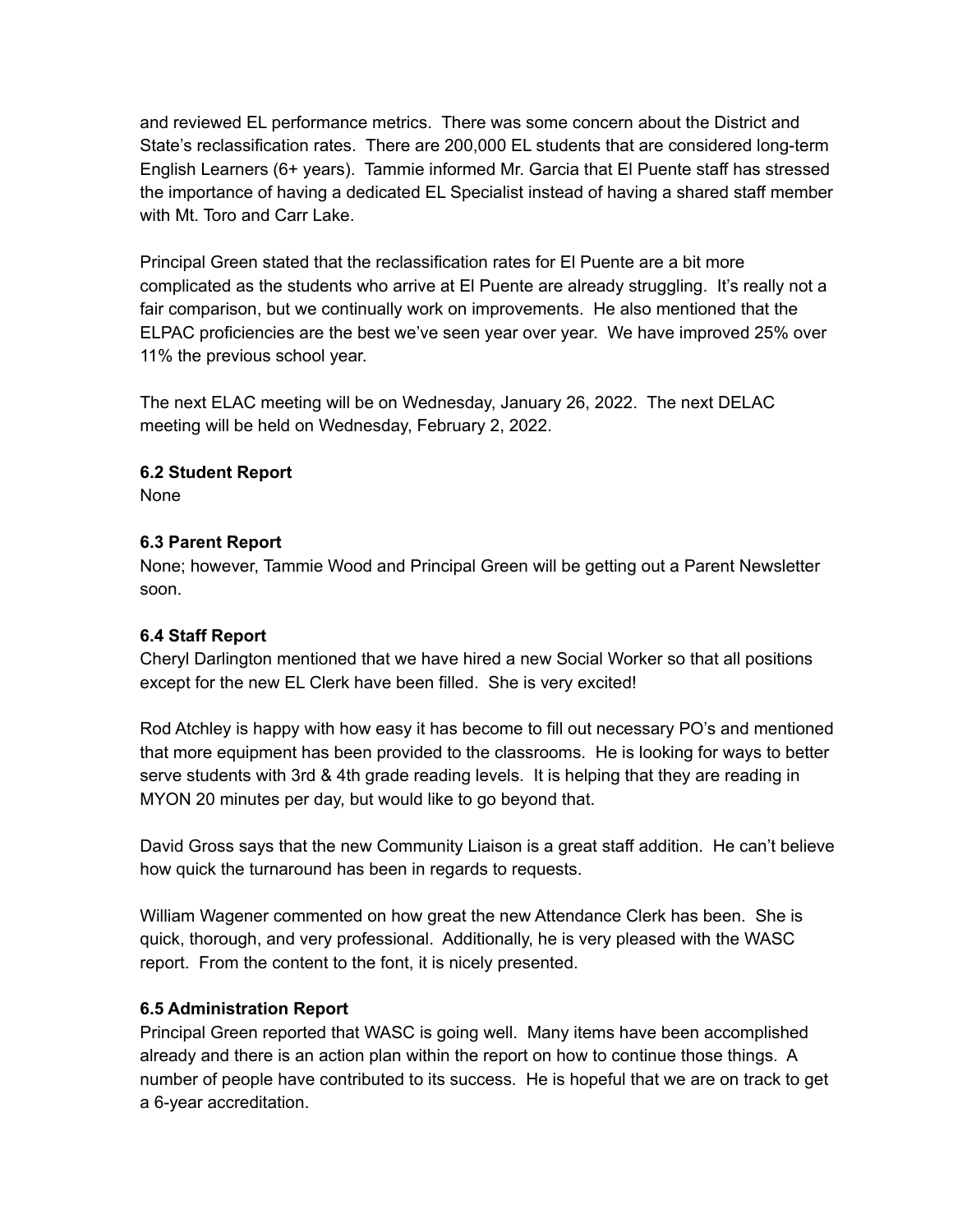Principal Green reported that all staffing is filled except for an EL Clerk. There have not been any applications for that position. However, there have been huge decreases in staff and student attendance due to COVID. From a district-wide perspective, attendance is at around 87-89% since Winter Break. Typically we are closer to 94-97%. This is causing issues with funding. This has also caused staff vacancies to be pulled to go towards substitutes. Directors are even being pulled to sub in classes. Due to this, the EL Clerk position will not be filled any time soon.

There has been an approved Clerk II position. We do not know how the new vaccine mandates will affect us next school year. It is possible there will be an influx of unvaccinated students that will be sent to El Puente for virtual learning. Once this position is filled, it will be shared with Mt. Toro (50/50). This person will be at Mt. Toro in the mornings and El Puente in the afternoons.

Principal Green presented enrollment numbers. Current enrollment is at 378 students. This number has dropped from approximately 400 before Winter Break due to graduations, students passing the HiSET, as well as about 8-10 students going back to their home school. There is currently a wait list of approximately 95 students. We will be processing another online enrollment this upcoming week.

## **7.0 New Business**

# **7.1 Categorical Budget Changes**

Principal Green presented the need for the following budget changes:

- I. Proposal to purchase up to 5 Chromebooks per teacher for the purposes of having spare devices for students to use when their school-issued Chromebooks fail or for when students do not bring them to school.
	- A. Cost: Each student Chromebook is \$433.66. There are 12 in-person teachers at EPS, so maximum expenditure (5 per teacher) is \$26,019.60 unless Chromebook prices rise.
	- B. Budget Changes Required: None, sufficient funds already exist in Goal 1.7 Materials and Supplies.

Rod Atchley made a motion to approve the purchase of up to 5 Chromebooks per teacher as requested in the above discussion. Paul Cooper seconded. The motion passed unanimously.

- II. Proposal to allocate additional funds to certificated and classified hourly/OT buckets to support after-school interventions and spring intersession.
	- A. Budget Changes ESSA Grant:
		- 1. Move \$2,000 into 1100-30 (Teacher Salaries, Goal 1.2) and \$425 into certificated statutory benefits.
			- a) \$2,425 comes from 4200 (Goal 1.2, Books and Reference Materials)